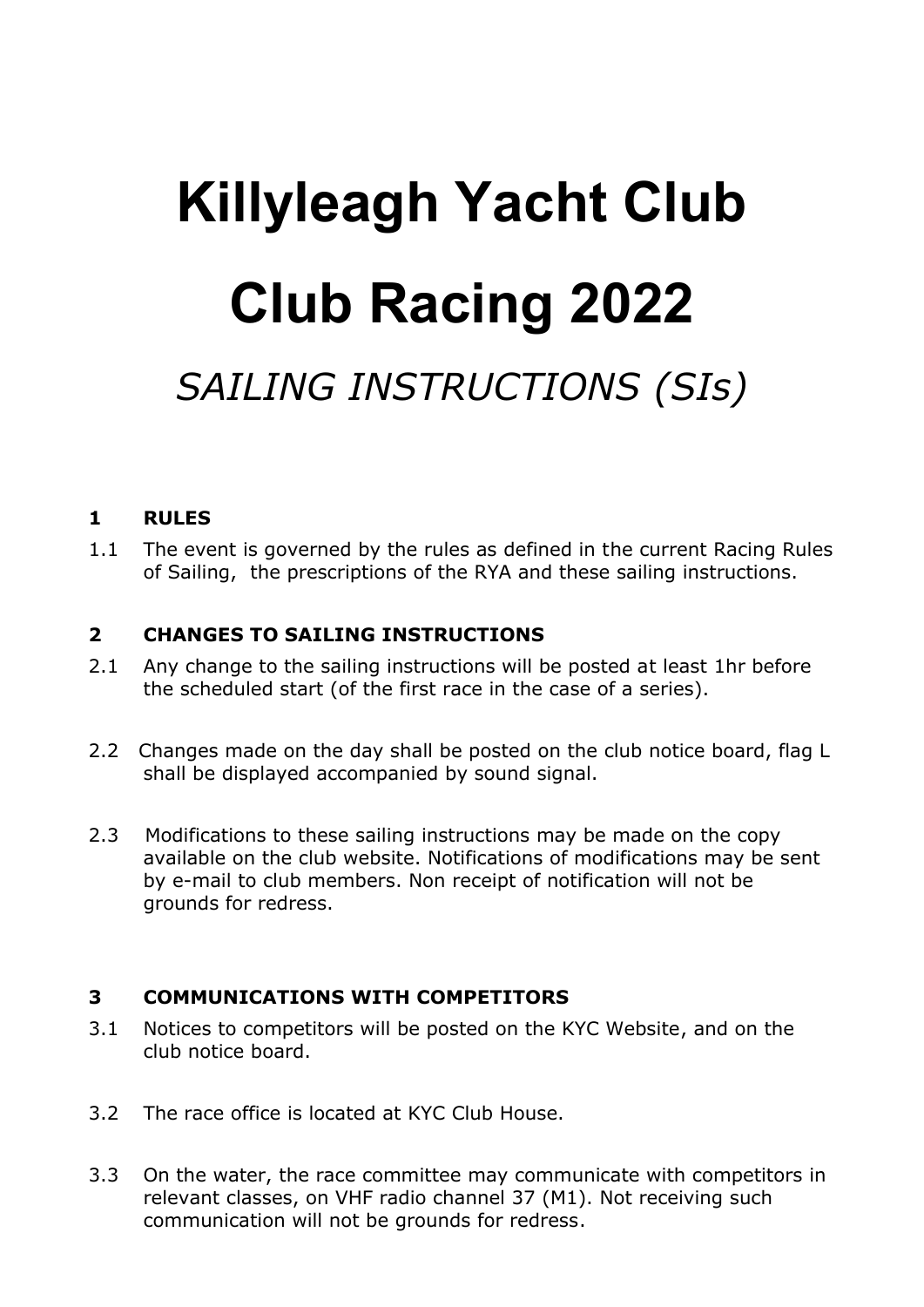3.5 While racing, except in an emergency, a boat shall not make or receive voice or data transmissions relevant to the race unless they are available to all competitors.

### **4 CODE OF CONDUCT**

- 4.1 Competitors and support persons shall comply with reasonable requests from race officials.
- 4.2 Competitors and support persons shall handle any equipment by the organizing authority with care, seamanship, in accordance with any instructions for its use and without interfering with its functionality.
- 4.3 Threatening or abusive language or behaviour directed at race officials or competitors may be considered as a breach of RSS 2 or 69. Any competitor deemed to be in violation of Rule 2 or Rule 69.1 may be issued a warning from the Race Officer or Sailing Secretary. If the competitor's unacceptable behaviour continues, the Sailing Committee may call a protest hearing and in accordance with Rule 69 may rule to disqualify the competitor from the race with a DNE or exclude the competitor from further participation in the series.

#### **5 SIGNALS MADE ASHORE**

5.1 Signals made ashore will be displayed at the KYC Starters Hut .

# **6 SCHEDULE OF RACES**

- 6.1 For Thursday Evening Racing the following schedule applies:
	- 18:45hrs Warning Signal
	- 18:50hrs NHC2 Restricted
	- 18:55hrs NHC1 Restricted
	- 19:00hrs Squib
	- 19:05hrs Dinghys
- 6.2 For other events the race schedules will be advertised via the relevant Notice of Race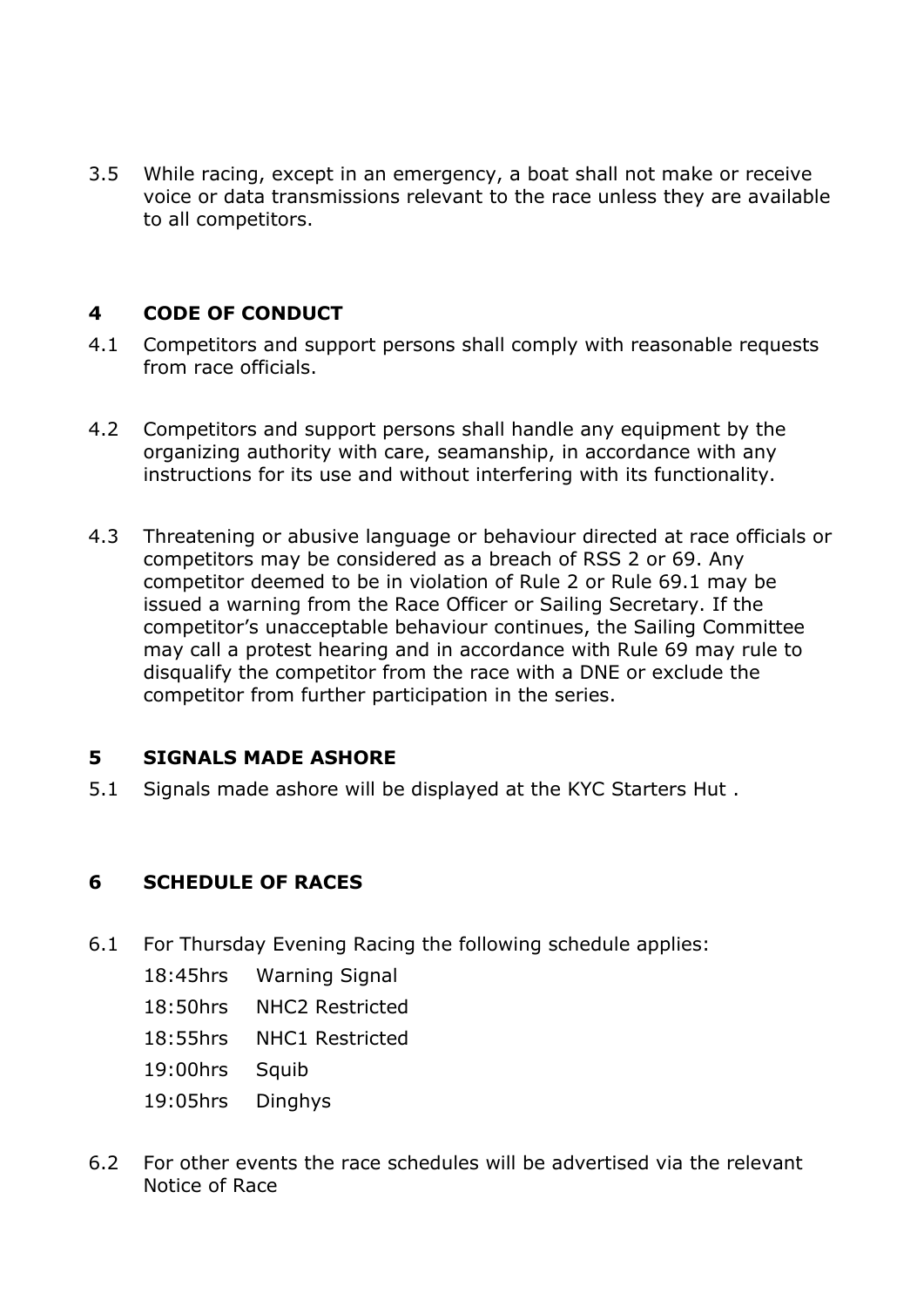6.3 To alert boats that a race or sequence of races will begin soon, the orange starting line flag may be displayed with one sound at least five minutes before a warning signal is made.

# **7 CLASS FLAGS**

| <b>Class</b><br>NHC1 | <b>Class Flag</b><br>Numeral 3 | <b>Course Board</b><br>A |
|----------------------|--------------------------------|--------------------------|
| NHC <sub>2</sub>     | Numeral 4                      | B                        |
| NHC1(Restricted)     | Numeral 5                      | A                        |
| NHC2 (Restricted)    | Numeral 6                      | B                        |
| Squib                | Е                              | B                        |
| Dinghy               | Т                              |                          |

Other classes code flags will be posted on the day

# **8 RACING AREA**

8.1 The racing area is the southern portion of Strangford Lough.

# **9 COURSES**

9.1 Unless specified otherwise in the relevant Notice of Race, courses shall be displayed at the KYC starters hut or committee boat and shall be round the racing marks laid within the racing area.

Courses for each class will be identified as in 7 above.

Red Numbers - leave marks to Port.

Green Numbers - leave marks to Starboard.

Black on White Numbers - rounds to be sailed.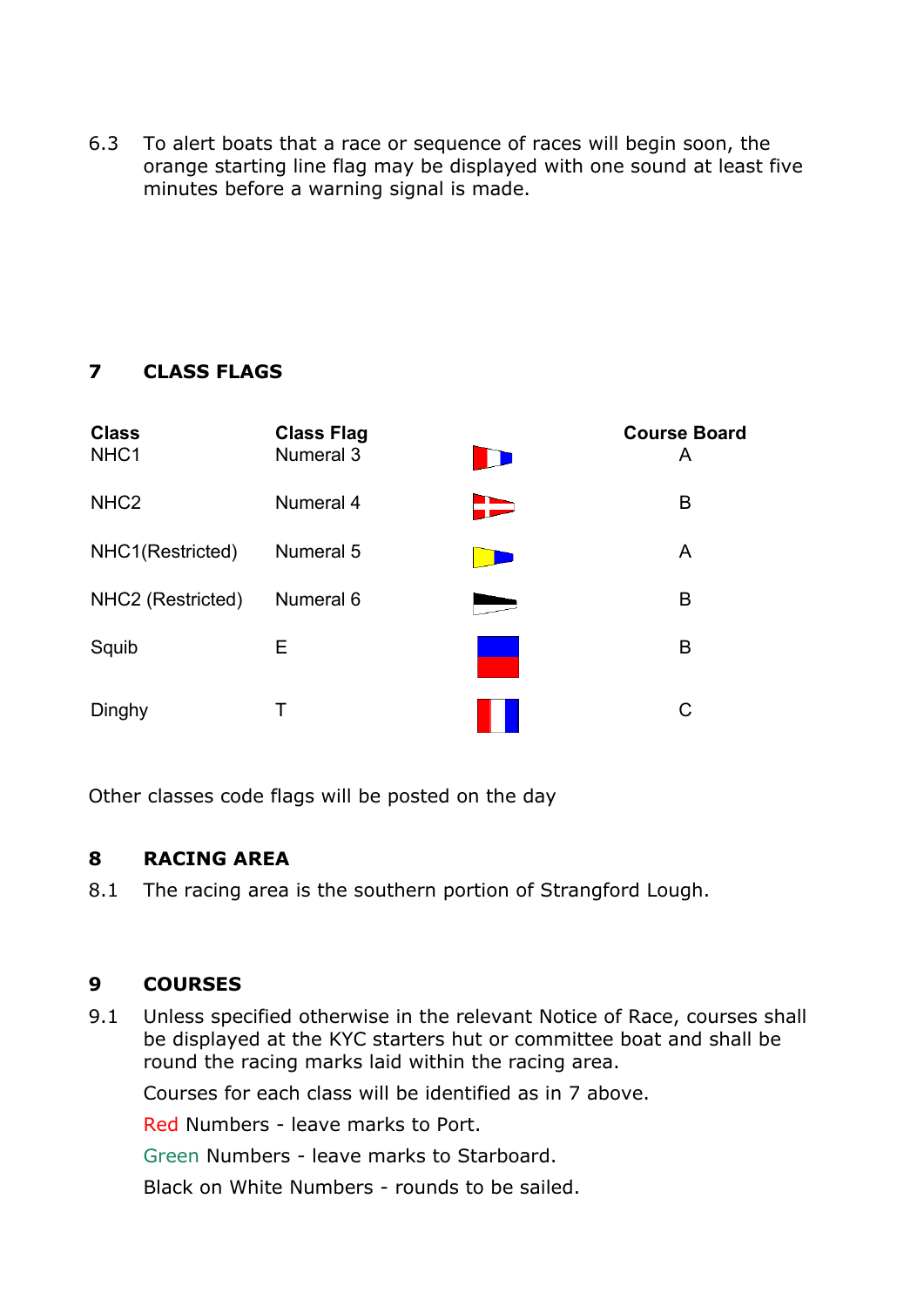### **10 MARKS**

- 10.1 All marks except the finishing mark, are 'Rounding' marks
- 10.2 A schematic diagram of racing marks used for KYC club events is available from the KYC website at www.killyleaghyachtclub.co.uk/downloads

#### **11 OBSTRUCTIONS**

Competing Boats must pass East of Mark 2, West of Mark 6, North of Mark (K) and (R) unless they are marks on the course.

#### **12 THE START**

- 12.1 Races will be started using RRS 26 with the warning signal made *5* minutes before the starting signal.
- 12.2 The warning signal for each succeeding class shall be made with or after the starting signal of the preceding class.
- 12.3 Unless otherwise stated in the Notice of Race the starting line is between the flagstaff at the KYC Starter Hut and Mark 1.
- 12.4 Boats whose warning signal has not been made shall avoid the starting area during the starting sequence for other races.
- 12.5 A boat that does not start within *4* minutes after her starting signal will be scored Did Not Start without a hearing. This changes RRS A5.1 and A5.2.

#### 13 SHORTENING COURSE

At the Race Officer's discretion Races may be finished at any mark of the course by a boat flying Code Flag 'S' With suitable sound signals.

#### **14 THE FINISH**

14.1 Unless otherwise stated in the Notice of Race the finishing line is between the flagstaff at the KYC Starter Hut and Mark 1.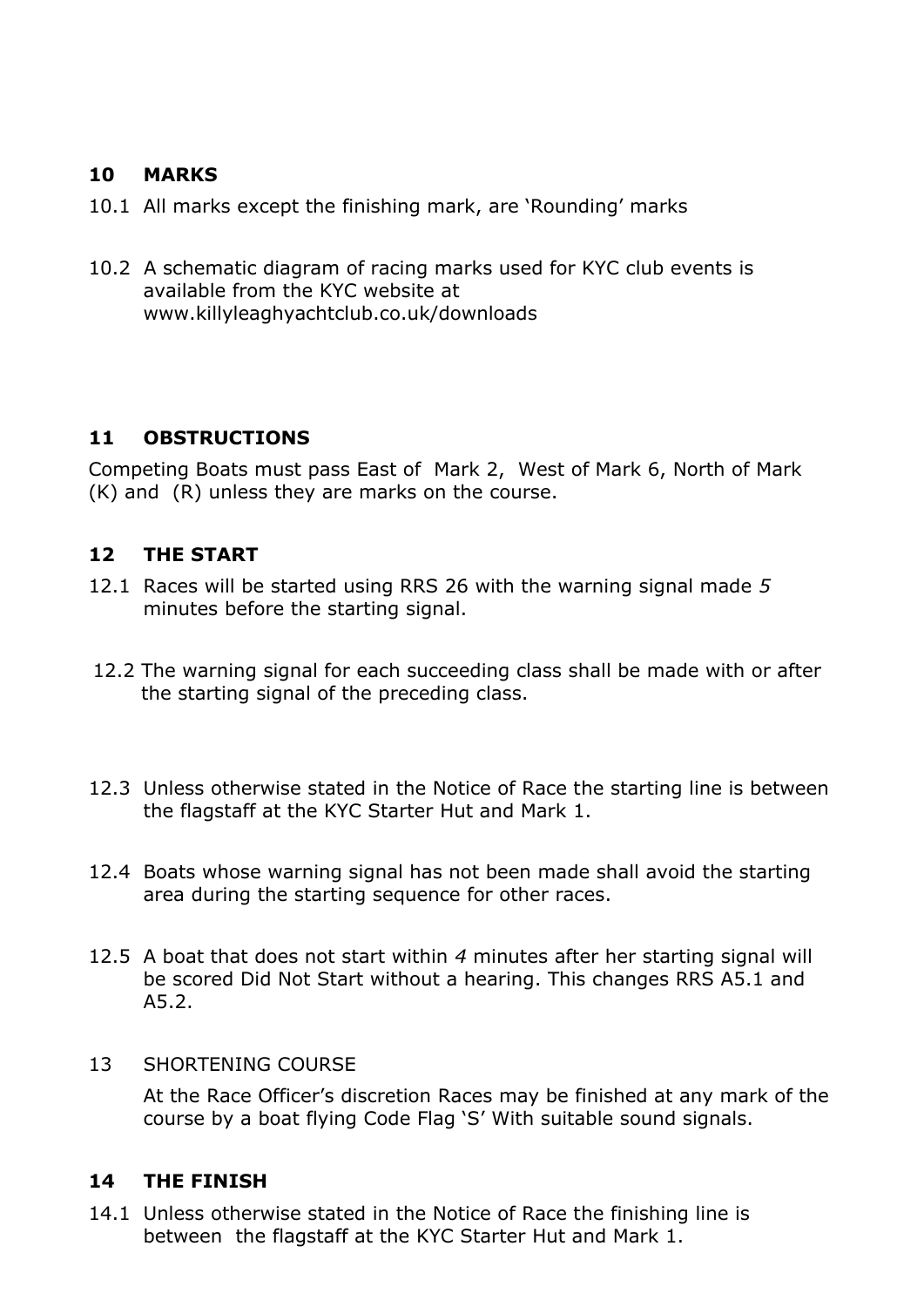#### **15 PENALTY SYSTEM**

15.1 RSS 44.1 44.2 Apply

# **16 SCORING**

16.2 For Events completed on a single day;

(Unless otherwise stated in the Notice of Race) a boat's series score is the total of her race scores.

16.1 For Thursday Evening Series Racing;

(a) When fewer than 4 races have been completed, a boat's series score is the total of her race scores.

(b) When from 4 to 6 races have been completed, a boat's series score is the total of her race scores excluding her worst score.

(c) When 8 or more races have been completed, a boat's series score is the total of her race scores excluding her two worst scores.

#### **17 SAFETY REGULATIONS**

- 17.1 All dinghy crews must wear personal flotation devices, at all times when afloat. A wetsuit alone does not constitute a personal flotation device.
- 17.2 All dinghies should:
	- a) Have adequate self-buoyancy;
	- b) Have adequate means for bailing;
	- c) Carry a tow rope extending at least 2m beyond the bow and secured to a strong point at all times;

d) Carry appropriate means for manual or powered propulsion for use in an emergency;

17.3 A boat that retires from a race shall notify the race committee at the first reasonable opportunity.

#### **18 RISK STATEMENT**

18.1 RRS 3 states: 'The responsibility for a boat's decision to participate in a race or to continue to race is hers alone.' By participating in this event each competitor agrees and acknowledges that sailing is a potentially dangerous activity with inherent risks. These risks include strong winds and rough seas, sudden changes in weather, failure of equipment, boat